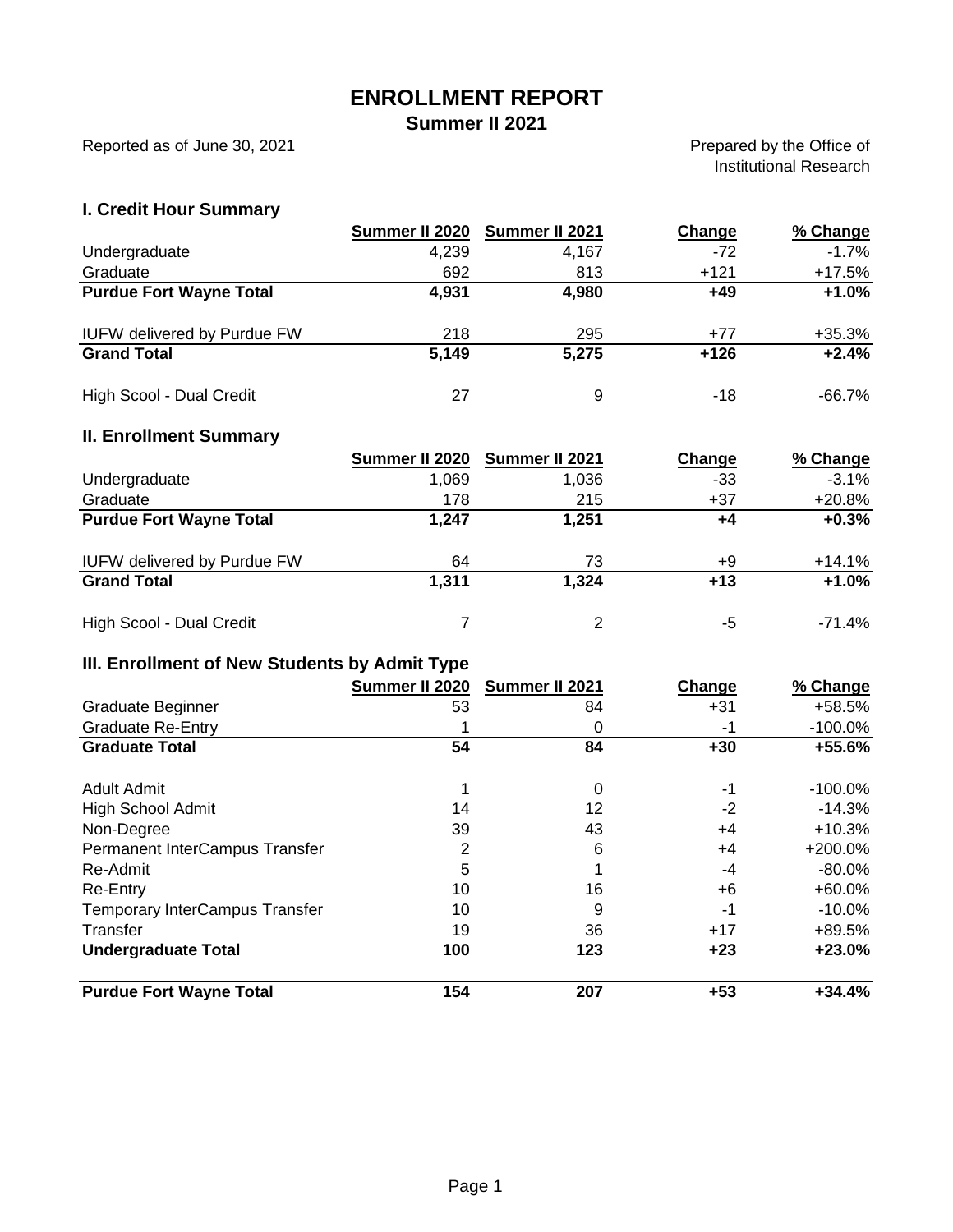## **IV. Enrollment by Class Standing**

|                                    | Summer II 2020 | Summer II 2021 | Change | % Change  |
|------------------------------------|----------------|----------------|--------|-----------|
| New Freshman                       | 15             | 12             | -3     | $-20.0\%$ |
| <b>Returning Freshman</b>          | 167            | 159            | -8     | $-4.8%$   |
| Sophomore                          | 201            | 199            | $-2$   | $-1.0\%$  |
| Junior                             | 260            | 289            | $+29$  | $+11.2%$  |
| Senior                             | 361            | 302            | -59    | $-16.3\%$ |
| <b>UG Non-Degree</b>               | 65             | 75             | $+10$  | $+15.4%$  |
| Graduate                           | 171            | 183            | $+12$  | $+7.0\%$  |
| Graduate Non-Degree                |                | 32             | $+25$  | $+357.1%$ |
| <b>Purdue Fort Wayne Total</b>     | 1,247          | 1,251          | +4     | $+0.3%$   |
| <b>IUFW delivered by Purdue FW</b> | 64             | 73             | +9     | $+14.1%$  |
| <b>Grand Total</b>                 | 1,311          | 1,324          | $+13$  | $+1.0%$   |
| High Scool - Dual Credit           |                | 2              | -5     | $-71.4\%$ |

## **V. Enrollment by Academic Unit**

|                                      | Summer II 2020 | Summer II 2021 | Change | % Change   |
|--------------------------------------|----------------|----------------|--------|------------|
| Arts and Sciences                    | 372            | 418            | +46    | $+12.4%$   |
| <b>Business</b>                      | 224            | 240            | $+16$  | $+7.1%$    |
| <b>Engineering Tech and Comp Sci</b> | 254            | 189            | -65    | $-25.6\%$  |
| <b>Health and Human Services</b>     |                | 0              | -1     | $-100.0\%$ |
| <b>Professional Studies</b>          | 265            | 268            | $+3$   | $+1.1%$    |
| Unit of Affiliated Programs          | 72             | 74             | $+2$   | $+2.8%$    |
| Visual and Performing Arts           | 59             | 62             | $+3$   | $+5.1%$    |
| <b>Purdue Fort Wayne Total</b>       | 1,247          | 1,251          | +4     | $+0.3%$    |
| <b>IUFW delivered by Purdue FW</b>   | 64             | 73             | +9     | $+14.1%$   |
| <b>Grand Total</b>                   | 1,311          | 1,324          | $+13$  | $+1.0%$    |
| High Scool - Dual Credit             |                |                | -5     | $-71.4%$   |

# **VI. Credit Hours by Level and Residency**

|                                    | Summer II 2020 | Summer II 2021 | Change | % Change  |
|------------------------------------|----------------|----------------|--------|-----------|
| <b>UG Resident</b>                 | 3,788          | 3,741          | -47    | $-1.2%$   |
| <b>UG Non-Resident</b>             | 199            | 152            | -47    | $-23.6\%$ |
| <b>UG Ohio Reciprocity</b>         | 106            | 98             | -8     | $-7.5%$   |
| UG Midwest Student Exchange Prgi   | 146            | 155            | +9     | $+6.2%$   |
| UG Contiguous States Prgrm.        | 0              | 21             | $+21$  | $+100.0%$ |
| <b>GR Resident</b>                 | 623            | 735            | $+112$ | $+18.0\%$ |
| <b>GR Non-Resident</b>             | 63             | 53             | $-10$  | $-15.9\%$ |
| <b>GR Ohio Reciprocity</b>         | 6              | 25             | $+19$  | $+316.7%$ |
| <b>Purdue Fort Wayne Total</b>     | 4,931          | 4,980          | $+49$  | $+1.0%$   |
| <b>IUFW delivered by Purdue FW</b> | 218            | 295            | $+77$  | $+35.3%$  |
| <b>Grand Total</b>                 | 5,149          | 5,275          | $+126$ | $+2.4%$   |
| High Scool - Dual Credit           | 27             | 9              | -18    | $-66.7\%$ |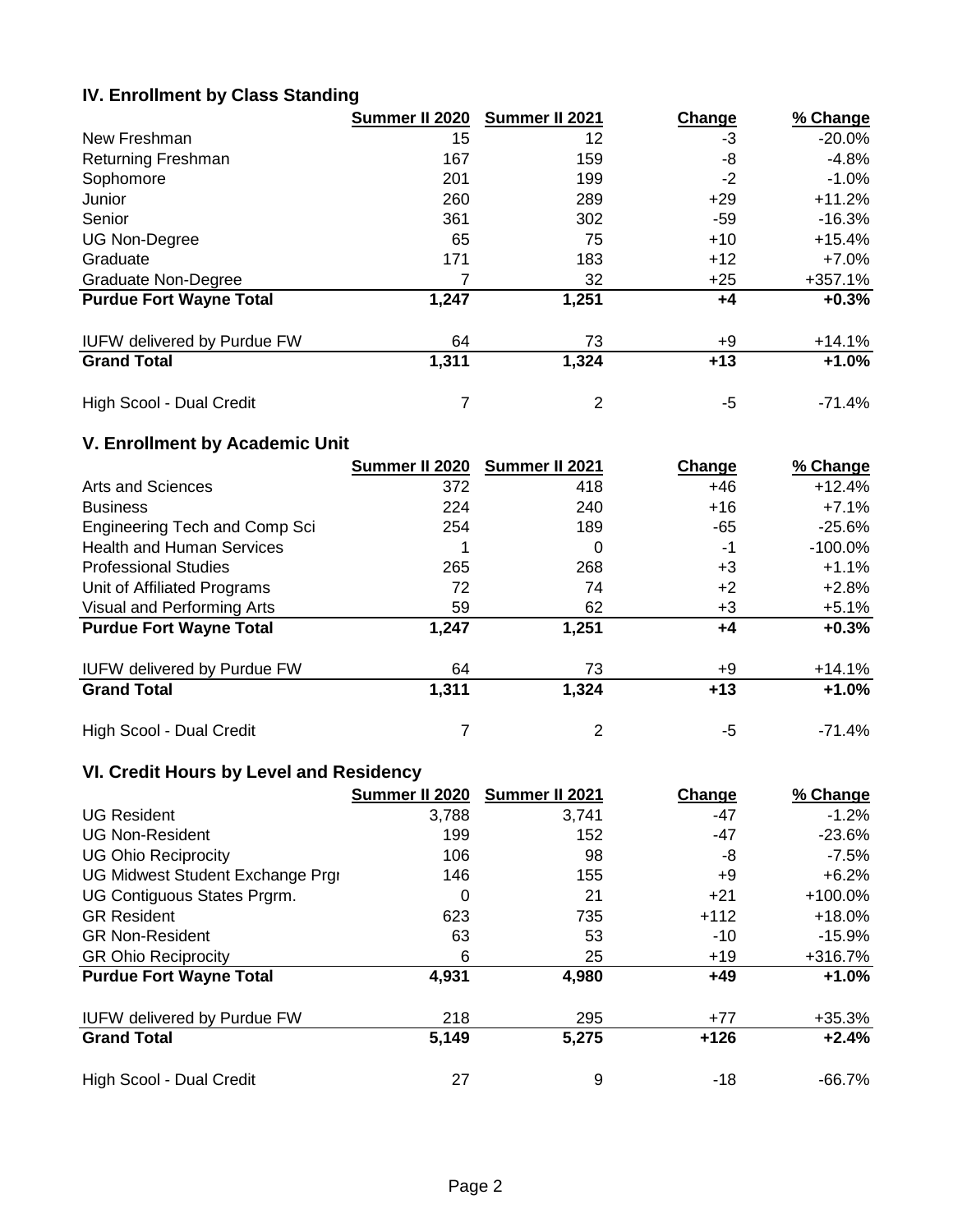# **VII. Enrollment by University**

|                                    | Summer II 2020 | Summer II 2021 | Change | % Change   |
|------------------------------------|----------------|----------------|--------|------------|
| <b>Purdue University</b>           | 1,111          | 1.251          | $+140$ | $+12.6%$   |
| <b>Indiana University</b>          | 136            |                | -136   | $-100.0\%$ |
| <b>Purdue Fort Wayne Total</b>     | 1.247          | 1,251          | +4     | $+0.3%$    |
| <b>IUFW delivered by Purdue FW</b> | 64             | 73             | +9     | $+14.1%$   |
| <b>Grand Total</b>                 | 1.311          | 1,324          | $+13$  | $+1.0%$    |
| High Scool - Dual Credit           |                |                | -5     | -71.4%     |

# **VIII. Credit Hours by University**

|                                    | Summer II 2020 | Summer II 2021 | Change | % Change   |
|------------------------------------|----------------|----------------|--------|------------|
| <b>Purdue University</b>           | 4.453          | 4.980          | +527   | $+11.8%$   |
| <b>Indiana University</b>          | 478            |                | -478   | $-100.0\%$ |
| <b>Purdue Fort Wayne Total</b>     | 4,931          | 4,980          | $+49$  | $+1.0%$    |
| <b>IUFW delivered by Purdue FW</b> | 218            | 295            | $+77$  | $+35.3%$   |
| <b>Grand Total</b>                 | 5.149          | 5,275          | $+126$ | $+2.4%$    |
| High Scool - Dual Credit           | 27             | 9              | -18    | -66.7%     |

# **IX. Full Time Equivalent (FTE) by Level**

|                                    | Summer II 2020 | <b>Summer II 2021</b> | Change | % Change |
|------------------------------------|----------------|-----------------------|--------|----------|
| 1. Undergraduate                   | 707            | 695                   | $-12$  | $-1.7\%$ |
| 2. Graduate                        | 115            | 136                   | $+20$  | $+17.5%$ |
| <b>Purdue Fort Wayne Total</b>     | 822            | 830                   | +8     | $+1.0%$  |
| <b>IUFW delivered by Purdue FW</b> | 36             | 49                    | $+13$  | $+35.3%$ |
| <b>Grand Total</b>                 | 858            | 879                   | $+21$  | $+2.4%$  |
| High Scool - Dual Credit           | 5              | 2                     | -3     | -66.7%   |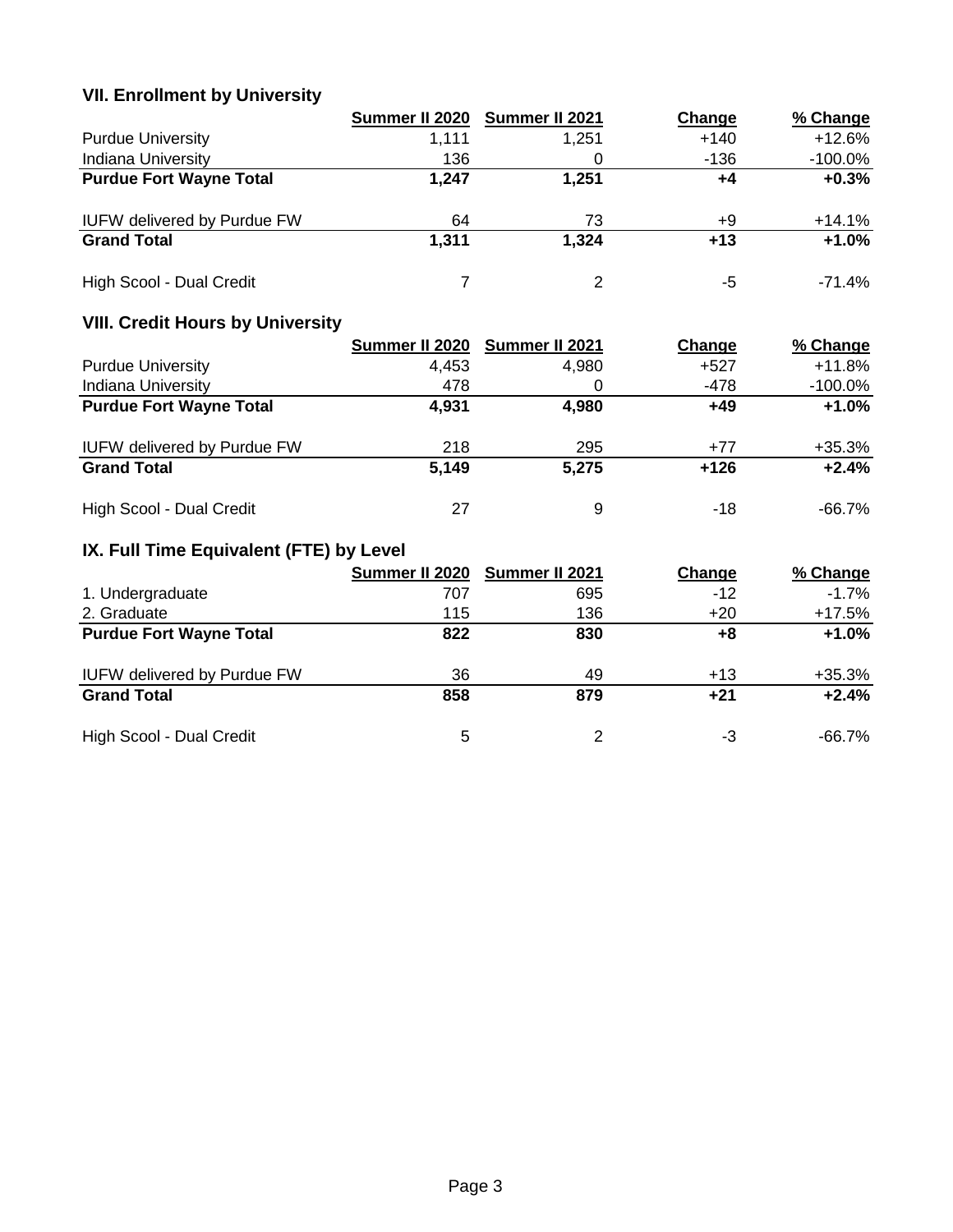### **X. Enrollment by Major Department**

|                                  |                                          | Summer II 2020           | Summer II 2021 | <b>Change</b> | % Change  |
|----------------------------------|------------------------------------------|--------------------------|----------------|---------------|-----------|
| Arts and Sciences                | Anthropology and Sociology               | 8                        | 11             | $+3$          | $+37.5%$  |
|                                  | Biology                                  | 68                       | 58             | $-10$         | $-14.7%$  |
|                                  | Chemistry                                | 17                       | 13             | -4            | $-23.5%$  |
|                                  | Communication                            | 29                       | 27             | $-2$          | $-6.9%$   |
|                                  | <b>Communication Sci &amp; Disorders</b> | 13                       | 27             | $+14$         | $+107.7%$ |
|                                  | <b>English and Linguistics</b>           | 24                       | 21             | -3            | $-12.5%$  |
|                                  | <b>General Studies</b>                   | 83                       | 84             | $+1$          | $+1.2%$   |
|                                  | <b>Graduate School Transfers</b>         | $\mathbf 0$              | 14             | $+14$         | $+100.0%$ |
|                                  | History                                  | 21                       | 33             | $+12$         | $+57.1%$  |
|                                  | Intl Language and Cul Studies            | $\overline{4}$           | 5              | $+1$          | $+25.0%$  |
|                                  | <b>Mathematical Sciences</b>             | 24                       | 33             | $+9$          | $+37.5%$  |
|                                  | Physics                                  | $\overline{4}$           | 9              | $+5$          | $+125.0%$ |
|                                  | <b>Political Science</b>                 | 18                       | 16             | $-2$          | $-11.1%$  |
|                                  | Psychology                               | 59                       | 67             | $+8$          | $+13.6%$  |
|                                  | <b>Total</b>                             | 372                      | 418            | $+46$         | $+12.4%$  |
|                                  |                                          |                          |                |               |           |
| <b>Business</b>                  | Accounting                               | 29                       | 40             | $+11$         | +37.9%    |
|                                  | <b>Business Administration</b>           | 65                       | 56             | -9            | $-13.8%$  |
|                                  | <b>Economics and Finance</b>             | 37                       | 34             | -3            | $-8.1%$   |
|                                  | <b>Management and Marketing</b>          | 93                       | 110            | $+17$         | +18.3%    |
|                                  | <b>Total</b>                             | 224                      | 240            | $+16$         | $+7.1%$   |
|                                  |                                          |                          |                |               |           |
| Engineering Tech and Comp Sci    | Civil/Mechanical Engineering             | 31                       | 24             | $-7$          | $-22.6%$  |
|                                  | <b>Computer Science</b>                  | 49                       | 45             | $-4$          | $-8.2%$   |
|                                  | <b>Electrical/Computer Engr</b>          | 28                       | 17             | $-11$         | $-39.3%$  |
|                                  | Organizational Leadership                | 74                       | 47             | $-27$         | $-36.5%$  |
|                                  | School of Polytechnic                    | 72                       | 56             | $-16$         | $-22.2%$  |
|                                  | Total                                    | 254                      | 189            | $-65$         | $-25.6%$  |
|                                  |                                          |                          |                |               |           |
| <b>Health and Human Services</b> | Nursing                                  | 1<br>$\ddot{\mathbf{1}}$ | 0              | -1            | $-100.0%$ |
|                                  | <b>Total</b>                             |                          | 0              | $-1$          | $-100.0%$ |
| <b>Professional Studies</b>      | Criminal Justice & Pub Admin             | 30                       | 21             | -9            | $-30.0%$  |
|                                  | Hospitality and Tourism Mgmt             | $\overline{7}$           | 6              | $-1$          | $-14.3%$  |
|                                  | <b>Human Services</b>                    | 38                       | 29             | -9            | $-23.7%$  |
|                                  | School of Education                      | 190                      | 212            | $+22$         | $+11.6%$  |
|                                  | <b>Total</b>                             | 265                      | 268            | $+3$          | $+1.1%$   |
|                                  |                                          |                          |                |               |           |
| Unit of Affiliated Programs      | <b>Collegiate Connection</b>             | $\overline{7}$           | $\overline{2}$ | $-5$          | $-71.4%$  |
|                                  | <b>Student Success &amp; Transitions</b> | 72                       | 74             | $+2$          | $+2.8%$   |
|                                  | <b>Total</b>                             | 79                       | 76             | -3            | $-3.8%$   |
| Visual and Performing Arts       | Art and Design                           | 30                       | 27             | -3            | $-10.0%$  |
|                                  | School of Music                          | 27                       | 31             | $+4$          | $+14.8%$  |
|                                  | Theatre                                  | $\overline{2}$           | 4              | $+2$          | +100.0%   |
|                                  | <b>Total</b>                             | 59                       | 62             | $+3$          | $+5.1%$   |
|                                  |                                          |                          |                |               |           |
|                                  | <b>Purdue Fort Wayne Total</b>           | 1,254                    | 1,253          | $-1$          | $-0.1%$   |
|                                  | <b>IUFW delivered by Purdue FW</b>       | 64                       | 73             | +9            | $+14.1%$  |
|                                  | <b>Grand Total</b>                       | 1,318                    | 1,326          | $+8$          | $+0.6%$   |